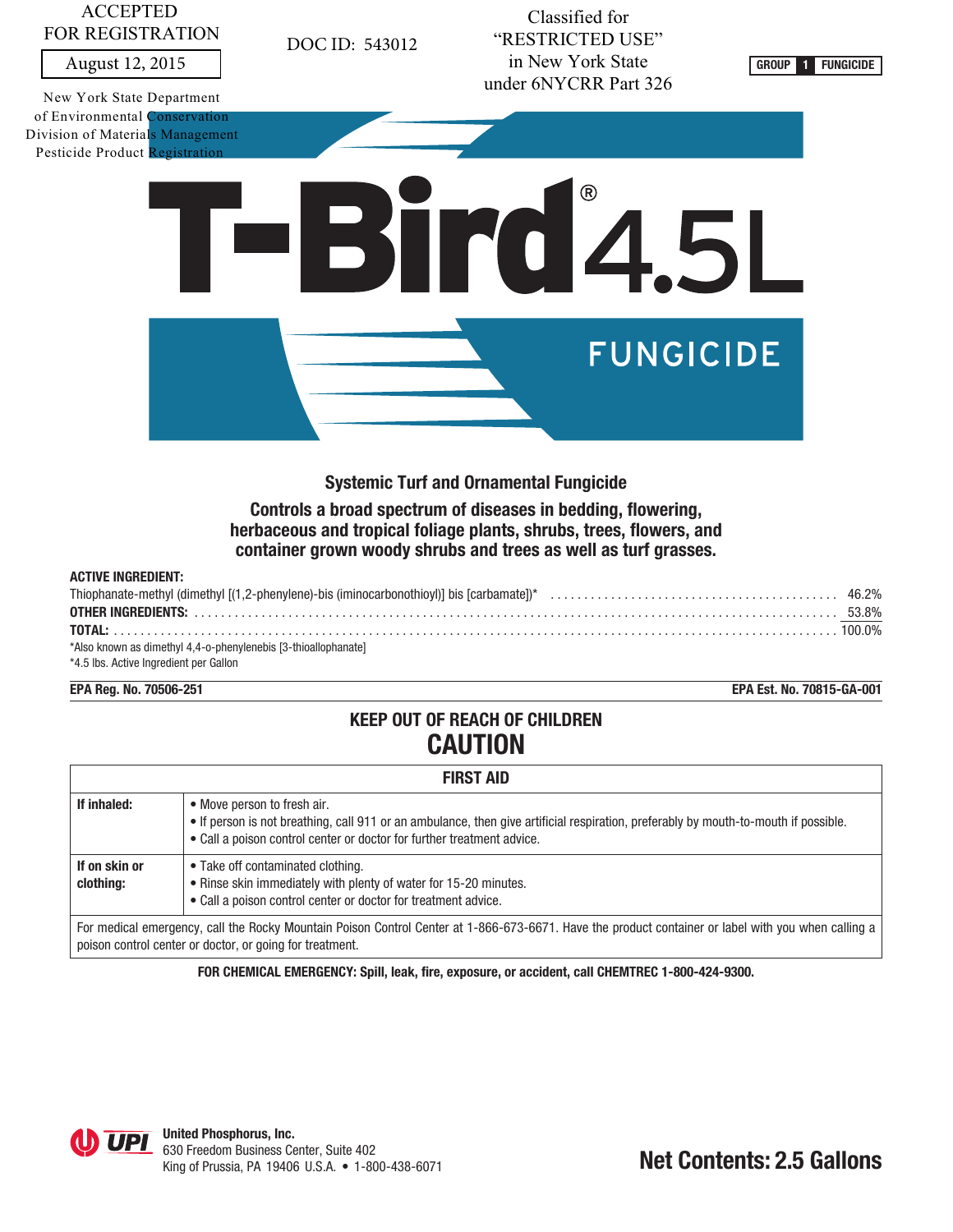## **PRECAUTIONARY STATEMENTS HAZARDS TO HUMANS AND DOMESTIC ANIMALS CAUTION**

Harmful if inhaled or absorbed through skin. Avoid contact with skin, eyes or clothing. Wash thoroughly with soap and water after handling. Avoid breathing spray mist. Remove contaminated clothing and wash clothing before reuse.

## **PERSONAL PROTECTIVE EQUIPMENT (PPE)**

Some materials that are chemical-resistant to this product are barrier laminate, butyl rubber ≥ 14 mils, nitrile rubber ≥ 14 mils, neoprene rubber ≥ 14 mils, polyvinyl chloride (PVC) ≥ 14 mils, or Viton ≥ 14 mils. If you want more options, follow the instructions for Category C on an EPA chemical-resistance category selection chart.

#### **Handlers mixing, loading and applying the product as a dip must wear:**

- Coveralls over long sleeved shirt and long pants,
- Chemical-resistant gloves,
- Chemical-resistant footwear plus socks,
- A chemical-resistant apron.

#### **All other mixers and loaders and applicators must wear:**

- Long-sleeved shirt and long pants,
- Shoes plus socks,
- Chemical-resistant gloves for all mixers and loaders and for applicators using hand held equipment, and
- Chemical-resistant apron for mixers, loaders and other handlers exposed to the concentrate.

## **USER SAFETY REQUIREMENTS**

Follow manufacturer's instructions for cleaning/maintaining PPE. If no such instructions for washables exist, use detergent and hot water. Keep and wash PPE separately from other laundry. Discard clothing and other absorbent materials that have been drenched or heavily contaminated with this product's concentrate. Do not reuse them.

## **ENGINEERING CONTROL STATEMENT**

When handlers use enclosed cabs in a manner that meets the requirements listed in the Worker Protection Standard (WPS) for agricultural pesticides (40 CFR 170.240(d)(4-6), the handler PPE requirements may be reduced or modified as specified in the WPS.

## **USER SAFETY RECOMMENDATIONS**

Users should:

- Wash hands before eating, drinking, chewing gum, using tobacco, or using the toilet.
- Remove clothing/PPE immediately if pesticide gets inside. Then wash thoroughly and put on clean clothing.
- Remove PPE immediately after handling this product. Wash the outside of gloves before removing. As soon as possible, wash thoroughly and change into clean clothing.

## **ENVIRONMENTAL HAZARDS**

Do not apply directly to water, or areas where surface water is present or to intertidal areas below the mean high water mark. Runoff from treated areas may be hazardous to aquatic organisms in neighboring areas. Do not contaminate water when disposing of equipment wash water.

## **DIRECTIONS FOR USE**

SHAKE WELL BEFORE USE

It is a violation of Federal law to use this product in a manner inconsistent with its labeling.

Not for homeowner use. For use only by certified applicators or those under their immediate supervision. Do not apply with fixed wing or rotary aircraft. Not for use on turf being grown for sale or other commercial use as sod. Do not apply to home orchards/backyard fruit trees after fruit set.

DO NOT apply this product in a way that will contact workers or other persons, either directly or through drift. Only protected handlers may be in the area during application. For any requirements specific to your State or Tribe, consult the agency responsible for pesticide regulation.

## **AGRICULTURAL USE REQUIREMENTS**

Use this product only in accordance with its labeling and with the Worker Protection Standard (WPS), 40 CFR Part 170. This Standard contains requirements for the protection of agricultural workers on farms, forests, nurseries, and greenhouses, and handlers of agricultural pesticides. It contains requirements for training, decontamination, notification, and emergency assistance. It also contains specific instructions and exceptions pertaining to the statements on this label about personal protective equipment (PPE), and restricted-entry interval. The requirements in this box only apply to uses of this product that are covered by the Worker Protection Standard.

#### **DO NOT enter or allow worker entry into treated areas during the restricted entry level (REI) of 12 hours.**

**Exemption:** If the product is applied by drenching, the WPS, under certain circumstances, allows workers to enter the treated area if there will be no contact with anything that has been treated.

PPE required for early entry to treated areas that is permitted under Worker Protection Standard and that involves contact with anything that has been treated such as plants, soil, or water, is:

- Coveralls over long sleeved shirt and long pants
- Chemical-resistant gloves made of any waterproof material
- Chemical-resistant footwear made of any waterproof material, plus socks
- Chemical-resistant headgear for overhead exposures

## **NON-AGRICULTURAL USE REQUIREMENTS**

The requirements in this box apply to uses of this product that are NOT within the scope of Worker Protection Standard for agricultural pesticides (40 CFR Part 170). The WPS applies when this product is used to produce agricultural plants on farms, forests, nurseries, or greenhouses. DO NOT enter or allow others to enter treated areas without protective clothing until spray has dried.

#### **PRODUCT INFORMATION**

T-Bird 4.5L is a broad spectrum fungicide exhibiting preventative, curative and systemic properties. T-Bird 4.5L is useful on a wide variety of turf and ornamental disease problems.

Apply T-Bird 4.5L with ground equipment only, using sufficient volume of spray to provide thorough and uniform coverage. Add required amount of T-Bird 4.5L to partially filled tank agitated by mechanical or hydraulic means and then add remaining required amount of water. Continuous agitation is required to keep the material in suspension.

Do not tank mix with copper-containing materials or with highly alkaline pesticides, such as Bordeaux mixture or lime sulfur. No claim of compatibility with other pesticides is implied.

Use the higher rates under conditions of severe disease pressure. Also, see local State Extension Service recommendations for application schedules.

Chemigation instructions follow Directions for Use. Do not apply through any irrigation system unless these instructions are followed.

**IMPORTANT:** If, after using T-Bird 4.5L as recommended, treatment is not effective, a tolerant strain of fungi may be present. Consult your local United Phosphorus, Inc. representative, your State Agricultural Experiment Station, or your State Agricultural Extension Service for advice on the prompt use of some other suitable fungicide.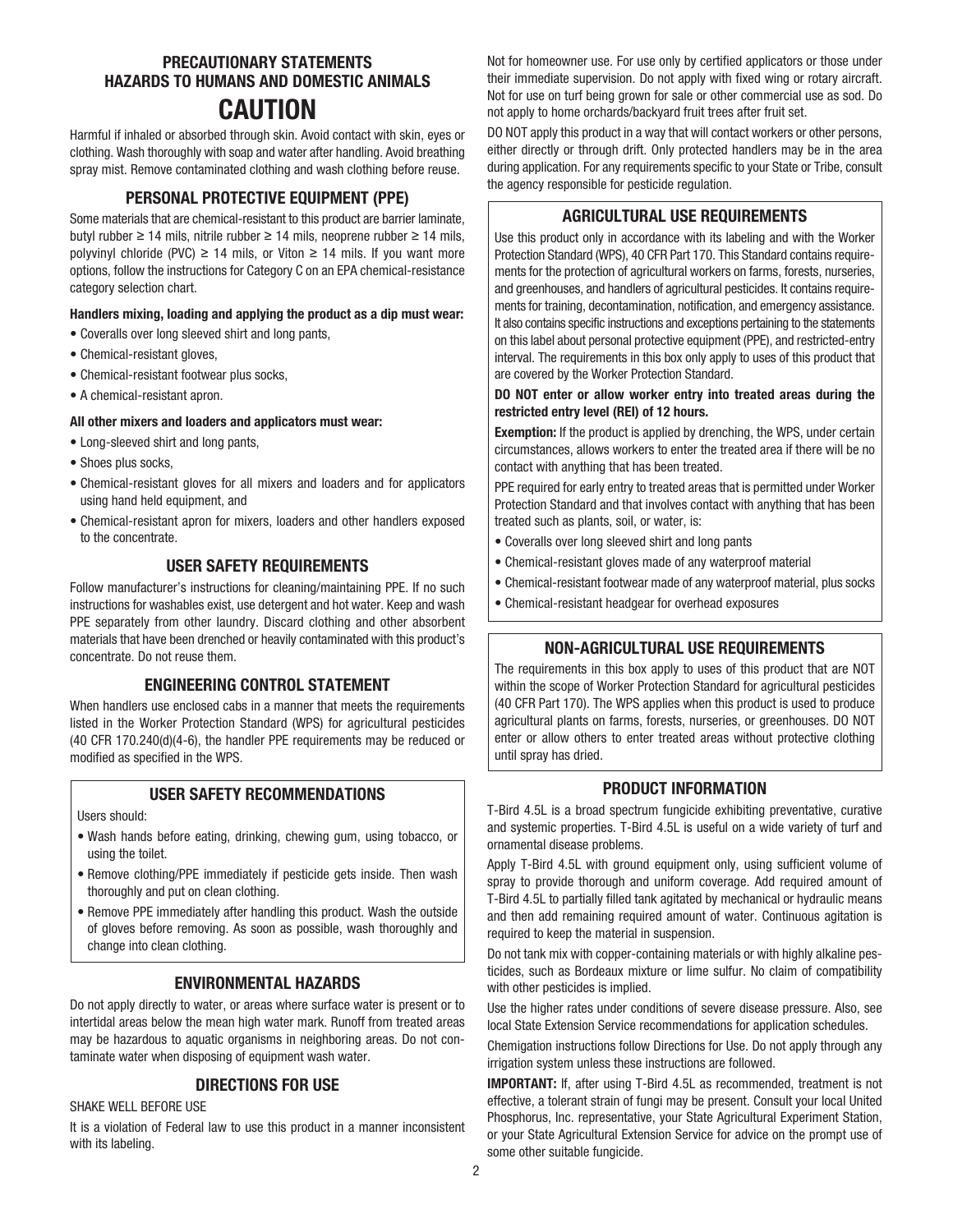#### **TURF**

For use on all fine turf applications such as industrial lawns, athletic fields, home lawns (by professional applicators), cemeteries, golf course greens, tees, and fairways of all cool season and warm season grasses such as but not limited to Bentgrasses, Blue Grasses, Bermudagrasses, Fescues, Ryegrasses, St. Augustine grasses and Zoysiagrasses or their mixtures.

Not for use on turf being grown for sale or other commercial uses, such as sod.

T-Bird 4.5L is not phytotoxic to any of the above mentioned grasses when used in accordance with the label. T-Bird 4.5L is to be used for the prevention and control of the below mentioned diseases (provides both curative and protective action).

Apply T-Bird 4.5L uniformly over the area to be treated with a properly calibrated power sprayer. Apply labeled amounts in sufficient water to obtain thorough coverage, usually 1 1/2 to 2 1/2 gallons of finished spray per 1,000 sq. ft. of turf area. Apply after mowing and avoid mowing 12 hours after application.

When treating golf greens, always treat aprons and approaches. Use the highest labeled rate under conditions of severe disease pressure. The minimum retreatment interval for turf applications is 14 days.

Do not graze animals on treated turf. Do not feed clippings to livestock or poultry.

#### **T-Bird 4.5L Maximum Application Rates Table**

| <b>Site</b>                                                                                                  | <b>Maximum Individual</b><br><b>Application Rate</b><br>per 1,000 Square Feet | <b>Maximum Seasonal</b><br><b>Total of T-Bird 4.5L</b><br>per 1,000 Square Feet |
|--------------------------------------------------------------------------------------------------------------|-------------------------------------------------------------------------------|---------------------------------------------------------------------------------|
| Residential/Public<br>areas (such as<br>home lawns, parks,<br>athletic fields, schools,<br>day care centers) | 1.75 fl. $oz./$<br>1,000 Sq. Ft.                                              | $7$ fl. oz./<br>1,000 Sq. Ft.                                                   |
| Golf Course<br>Greens/Tees/Aprons                                                                            | $5.30$ fl. oz./<br>1,000 Sq. Ft.                                              | 14.25 fl. $oz. /$<br>1,000 Sq. Ft.                                              |
| <b>Golf Course Fairways</b>                                                                                  | $3.50$ fl. oz./<br>1,000 Sq. Ft.                                              | $3.50$ fl. oz./<br>1,000 Sq. Ft.                                                |
| Florida Golf Course<br><b>Fairways Overseeded</b>                                                            | 1.75 fl. $oz./$<br>1,000 Sq. Ft.                                              | $1.75$ fl. oz./<br>1,000 Sq. Ft.                                                |

| <b>DISEASE</b>                                                                                                                                                                                                                                                                                                             | <b>RATE OF</b><br><b>T-BIRD 4.5L</b><br>(FL. 0Z./<br>1,000 SQ. FT.) | <b>APPLICATION INSTRUCTIONS</b>                                                                                                                                    |
|----------------------------------------------------------------------------------------------------------------------------------------------------------------------------------------------------------------------------------------------------------------------------------------------------------------------------|---------------------------------------------------------------------|--------------------------------------------------------------------------------------------------------------------------------------------------------------------|
| Anthracnose<br>Colletotrichum<br>graminicola                                                                                                                                                                                                                                                                               | $1.75 -$<br>$3.50$ fl. oz.<br>$(3.50 - 5.30)^{\dagger}$             | Apply when disease first appears.<br>Spray should dry on leaf surfaces<br>with no watering in. Continue at<br>14 day intervals through the<br>season or as needed. |
| Ascochyta<br><b>Leaf Blight</b><br>Ascochyta spp.<br><b>Dollar Spot</b><br>Sclerotinia<br>homoeocarpa,<br>Moellerodiscus spp.,<br>Lanzia spp.<br>Copper Spot<br>Gloeocercospora<br>sorghi<br><b>Brown Patch and</b><br>Zoysia Patch<br>Rhizoctonia solani<br><b>Fusarium Patch</b><br>Fusarium nivale<br><b>Red Thread</b> | $1.75 -$<br>$3.50$ fl. oz.                                          | Apply when disease first appears.<br>Spray should dry on leaf surfaces<br>with no watering in. Continue at<br>14 day intervals through the<br>season or as needed. |
| Corticium fusiforme<br>Laetisaria fuciformis                                                                                                                                                                                                                                                                               |                                                                     |                                                                                                                                                                    |

|                                                                                                                                                                                                                                        | <b>RATE OF</b><br><b>T-BIRD 4.5L</b><br>(FL. 0Z./ |                                                                                                                                                                                                                                                                                                                                                                                                                    |
|----------------------------------------------------------------------------------------------------------------------------------------------------------------------------------------------------------------------------------------|---------------------------------------------------|--------------------------------------------------------------------------------------------------------------------------------------------------------------------------------------------------------------------------------------------------------------------------------------------------------------------------------------------------------------------------------------------------------------------|
| <b>DISEASE</b>                                                                                                                                                                                                                         | 1,000 SQ. FT.)                                    | <b>APPLICATION INSTRUCTIONS</b>                                                                                                                                                                                                                                                                                                                                                                                    |
| <b>Pink Snow Mold</b><br>Microdochium nivale                                                                                                                                                                                           | $1.75 -$<br>3.50 fl. oz.                          | Apply only to areas where snow<br>cover is not present the entire<br>winter.<br>Apply mid to late November<br>before turf has gone dormant.<br>For optimum results, lightly<br>water first application into the<br>root zone and use a spreader-<br>sticker. A second spray<br>application should dry on leaf<br>surfaces with no watering in.<br>Continue at 14 day intervals<br>through the season or as needed. |
| <b>Gray Leaf Spot</b><br>Pyricularia grisea                                                                                                                                                                                            | $3.50 -$<br>5.30 fl. oz.                          | Apply when conditions are<br>favorable for disease<br>development. Spray should dry<br>on leaf surfaces with no watering<br>in. Continue at 14 day intervals.                                                                                                                                                                                                                                                      |
| <b>Cool Season</b><br><b>Brown Patch</b><br>Rhizoctonia cerealis<br><b>Fusarium Blight</b><br><b>Fusarium roseum</b><br>Fusarium spp.<br><b>Necrotic Ring Spot</b><br>Leptosphaeria korrae<br><b>Dead Spot</b><br>Leptosphaeria korrae | $3.50 -$<br>5.30 fl. oz.                          | Make 2 applications at 14 day<br>intervals. Begin applications<br>when disease first appears.                                                                                                                                                                                                                                                                                                                      |
| <b>Summer Patch</b><br>Magnaporthe poae                                                                                                                                                                                                | $3.50 -$<br>5.30 fl. oz.                          | Make 3 applications in early May<br>at 21 day intervals for<br>preventative treatment. Water into<br>the root zone by irrigating with<br>one inch of water immediately<br>after application. For suppression,<br>make 2 applications at 14 day<br>intervals, beginning applications<br>when disease first appears.                                                                                                 |
| <b>Stripe Smut</b><br>Ustilago striiformis                                                                                                                                                                                             | $3.50 -$<br>5.30 fl. oz.                          | Make 2 applications at 14 day<br>intervals. Begin applications<br>when disease first appears,<br>either in the spring or fall.<br>Water into the root zone by<br>irrigating with one inch of water<br>immediately after application.                                                                                                                                                                               |
| Bermuda Decline<br>Gaeumannomyces<br>graminis var. graminis<br><b>Take All Patch</b><br>Gaeumannomyces<br>graminis var. avenae                                                                                                         | $3.50 -$<br>5.30 fl. oz.                          | Make applications when disease<br>first appears or in mid-summer.<br>Make applications at 14 day<br>intervals. Use higher rates under<br>severe disease pressure.<br>Water into the root zone by<br>irrigating with one inch of water<br>immediately after application.                                                                                                                                            |
| <b>Coprinus Snow Mold</b><br>Coprinus<br>psychromobidus                                                                                                                                                                                | $3.50 -$<br>5.30 fl. oz.                          | Make 2 applications at 21 day<br>intervals beginning in late fall<br>through early winter.<br>Make the last application just<br>before to permanent snow cover.<br>(continued)                                                                                                                                                                                                                                     |

(continued)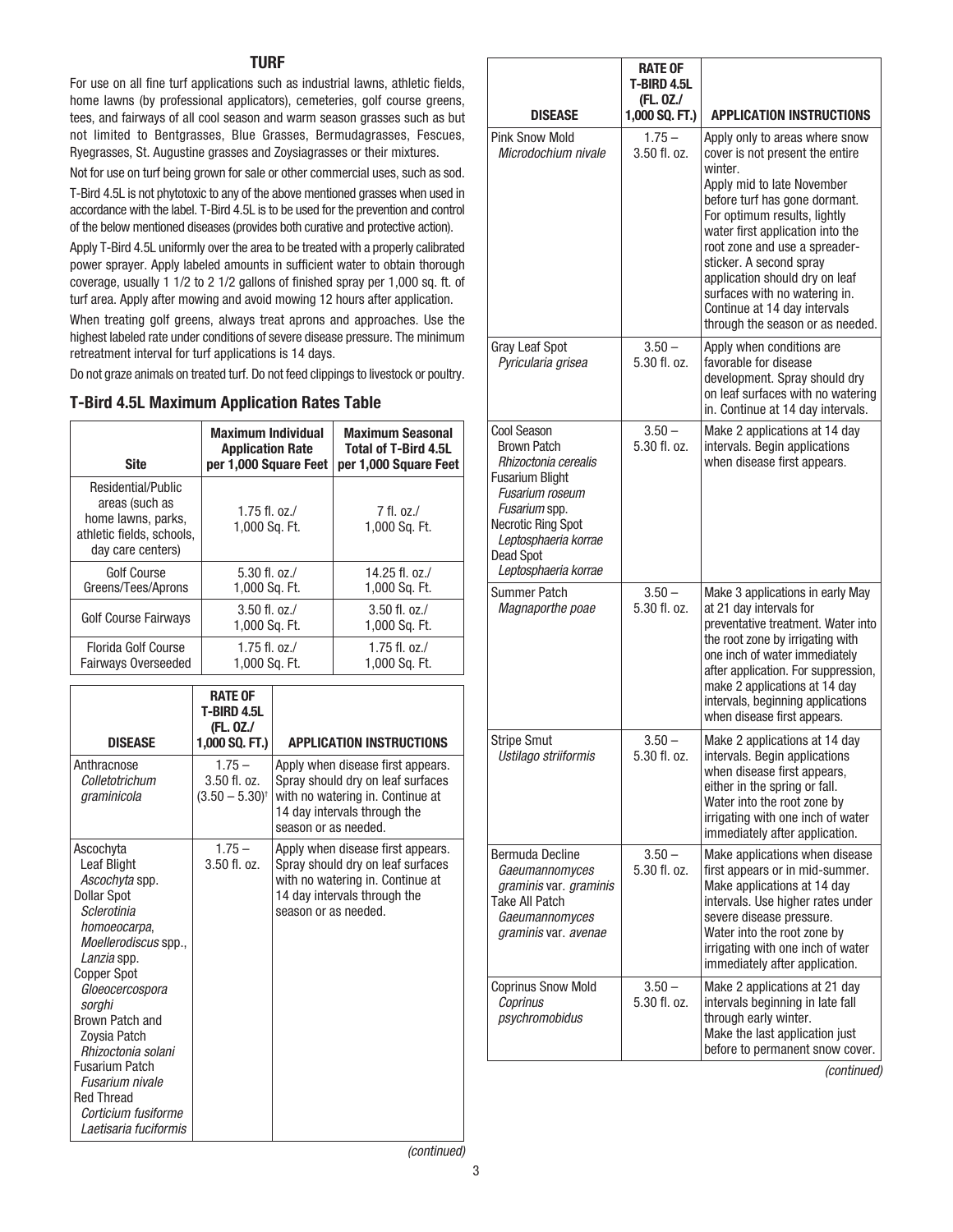| <b>DISEASE</b>                                                                                                                                                     | <b>RATE OF</b><br>T-BIRD 4.5L<br>(FL. 0Z./<br>1,000 SQ. FT.) | <b>APPLICATION INSTRUCTIONS</b>                                                                                                                                                                                                                       |
|--------------------------------------------------------------------------------------------------------------------------------------------------------------------|--------------------------------------------------------------|-------------------------------------------------------------------------------------------------------------------------------------------------------------------------------------------------------------------------------------------------------|
| Leaf Spot<br>Drechslera spp.<br>Leaf Crown and<br><b>Root Diseases</b><br>Bipolaris, Curvularia,<br>Exserohilum<br>Rusts<br><i>Puccinia</i> spp.,<br>Uromyces spp. | $3.50 -$<br>$5.30$ fl. oz.                                   | Apply when disease first<br>appears; repeat applications at<br>14 day intervals as needed.<br>Make rotations and/or tank mix<br>combinations with products<br>containing the active ingredient<br>chlorothalonil, such as Pegasus™<br>brand products. |
| <b>Bentgrass Dead Spot</b><br>Ophiosphaerella                                                                                                                      | $3.50 -$<br>5.30 fl. oz.                                     | Begin applications in early<br>summer to prevent bentgrass<br>dead spot and at 14 day intervals<br>as needed. Check with local<br>extension agency.                                                                                                   |

† Use 3.50 – 5.30 fl. oz. rate for curative response to Basal Stem Anthracnose. Observe the maximum individual application rates and maximal seasonal application limits in the T-Bird 4.5L Maximum Application Rates Table.

## **ORNAMENTALS (INTERIORSCAPE, GREENHOUSE, NURSERY, LANDSCAPE)**

T-Bird 4.5L is a broad spectrum systemic fungicide which controls various diseases in ornamental plants grown or maintained under a range of conditions.

Apply T-Bird 4.5L 14 – 21 days before disease appears, or at the first sign of disease. Spray intervals range from  $7 - 14$  days with 7 day interval when conditions for disease development are favorable and 14 days for preventative treatment. For foliage that is difficult to wet, add an appropriate surfactant to the spray tank to increase product efficiency. Use T-Bird 4.5L to control listed disease on ornamental fruit and nut trees.

Use this product to control listed diseases on fruit and nut trees. Do not use fruit, nuts or sap from trees treated with T-Bird 4.5L for food or feed purposes.

#### **Phytotoxicity Precautions:**

T-Bird 4.5L has been determined to be safe for use on the plant types listed in these directions for use based on cumulative data derived from research product trials and field use. As all species and cultivars have not been tested, a trial application should be performed in order to make an application to a plant type not labeled but found on a similar use site, and for the disease that is listed on the label. To conduct a trail application, apply at least two applications to at least 25 trial plants at the highest concentration, 7 days apart. Evaluate 7 days after the last application before initiating full-scale application. Do not use T-Bird 4.5L on Swedish Ivy (Nephrolepsis exaltat), Boston Fern (Plectranthus australis), or Easter Cactus (Hatiora gaertneri).

Use of Adjuvants: Use of a compatible spreader/sticker is suggested when rainfall and/or overhead irrigation is used. Use a compatible wetting agent when wetting of foliage is difficult. Always follow **Phytotoxicity Precautions** within this section of the label.

| <b>PLANT TYPES</b>            | <b>EXAMPLES</b>                                                                                                                                                                                               |
|-------------------------------|---------------------------------------------------------------------------------------------------------------------------------------------------------------------------------------------------------------|
| Herbaceous<br>Ornamentals     | Ageratum, Begonia, Canna, Coleus, Dahlia, Dusty<br>Miller, Foxglove, Fuchsia, Geranium, Impatiens,<br>Lavender, Marigold, Pansy, Petunia, Pinks, Primrose,<br>Salvia, Statice, Strawflower, Tickseed, Verbena |
| Flowering                     | Chrysanthemum, Hydrangea, Hollyhock, Iris, Lily,<br>Poinsettia                                                                                                                                                |
| <b>Tropical Foliage</b>       | Dieffenbachia, Dracaena, English Ivy, Philodendron,<br>Pothos                                                                                                                                                 |
| <b>Woody Ornamentals</b>      | Azalea, Hibiscus, Holly, Ligustrum, Rhododendron,<br>Rose, Pyracantha                                                                                                                                         |
| Evergreen trees and<br>Shrubs | Douglas Fir, Fir, Larch Pine, Spruce                                                                                                                                                                          |
| Deciduous Trees*              | Ash, London Plane, Maple, Oak, Sycamore, Walnut                                                                                                                                                               |
| <b>Flowering Trees*</b>       | Cherry, Crabapple, Hawthorn, Mountain Ash, Pear                                                                                                                                                               |

\*Do not use fruit, nuts or sap from trees treated with T-Bird 4.5L for food or feed purposes.

## **FOLIAR SPRAY**

**SHAKE WELL BEFORE USE.**

#### **HYDRAULIC APPLICATION**

**Mixing instructions:** Add required amount of T-Bird 4.5L to partially filled tank agitated by mechanical or hydraulic means and then add remaining required amount of water. Maintain continuous agitation to keep the material in suspension and apply with properly calibrated spray equipment. Apply until leaves glisten, but not to point of runoff.

**Application concentration:** Use labeled rate per 100 gallons of water for the prevention and control of outlined diseases.

**T-Bird 4.5L maximum application rates:** The maximum single application rate for ornamental foliar applications (excluding cut flowers) is 85.3 fl. oz. of product per acre.

Maximum application rate for ornamental foliar application to ornamentals per crop cycle is 300 pounds, or 66.7 gallons, per acre.

The maximum single application rate for application to cut flowers is 14.2 fl. oz. of product per acre.

| <b>DISEASE</b>                                                                                             | <b>RATE OF</b><br>T-BIRD 4.5L<br>(FL. 0Z./<br>100 GALLONS) | <b>APPLICATION INSTRUCTIONS</b>                                                                                                                                                                                                                                |
|------------------------------------------------------------------------------------------------------------|------------------------------------------------------------|----------------------------------------------------------------------------------------------------------------------------------------------------------------------------------------------------------------------------------------------------------------|
| Anthracnose<br>Colletotrichum                                                                              | $10.75 -$<br>20.00 fl. oz.                                 | Apply at bud break or at first sight<br>of disease. Reapply at $7 - 14$ day<br>intervals or as needed during<br>disease period.                                                                                                                                |
| <b>Black spot</b><br>Diplocarpon rosae                                                                     | $10.75 -$<br>20.00 fl. oz.                                 | Apply in early summer or at first<br>sight of disease. Reapply at 7 -<br>14 day intervals or as needed<br>during disease period.                                                                                                                               |
| Brown Rot and Blight<br>Monilinia<br>Sclerotinia<br>Whetzellinia                                           | $10.75 -$<br>20.00 fl. oz.                                 | Apply in late spring or at first sight<br>of disease. Reapply at $7 - 14$ day<br>intervals or as needed during<br>disease period.                                                                                                                              |
| Fusicladium and<br>Venturia Leaf Scabs<br>on: Crabapple,<br>hawthorn, Pear,<br>Mountain Ash,<br>Pyracantha | $10.75 -$<br>20.00 fl. oz.                                 | Apply at bud break. Reapply at 7 -<br>14 day intervals or as needed<br>during the disease period.<br>Adequate disease control requires<br>thorough coverage during leaf<br>expansion. Use in rotation with<br>chlorothalonil or propiconazole<br>products.<br> |

(continued)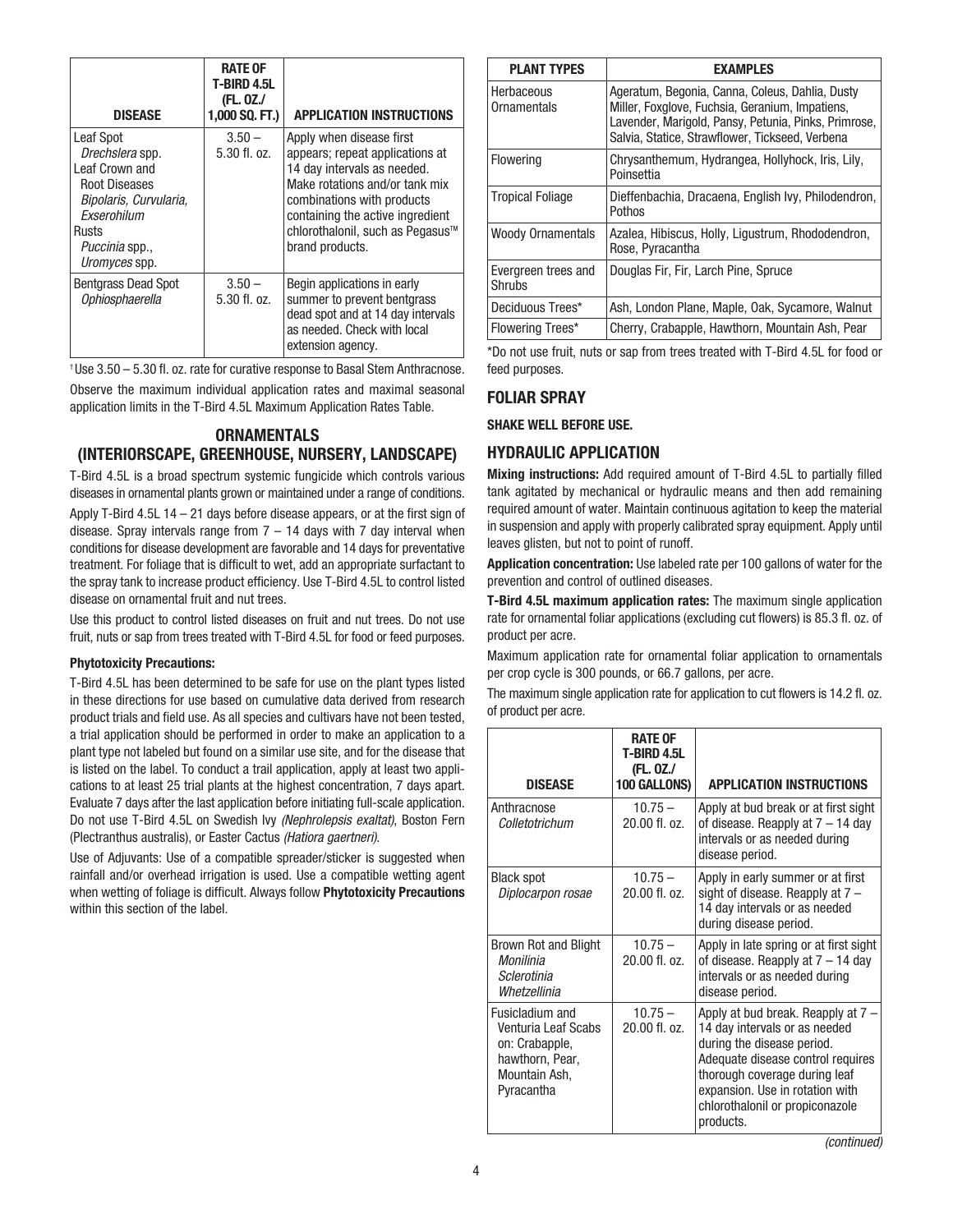| <b>DISEASE</b>                                                                                                                                                                                                                                                                                                                                                                                                       | <b>RATE OF</b><br>T-BIRD 4.5L<br>(FL. 0Z./<br>100 GALLONS)                        | <b>APPLICATION INSTRUCTIONS</b>                                                                                                                                                                       |
|----------------------------------------------------------------------------------------------------------------------------------------------------------------------------------------------------------------------------------------------------------------------------------------------------------------------------------------------------------------------------------------------------------------------|-----------------------------------------------------------------------------------|-------------------------------------------------------------------------------------------------------------------------------------------------------------------------------------------------------|
| <b>Blight and Leaf spots:</b><br>Ascochyta Blight<br><b>Blumeriella</b><br><b>Botrytis</b><br>Cercospora<br>Coccomyces<br>Corynespora<br>Curvularia<br>Didvmellina<br>Diplodea Tip Blight<br>Diplodea piea<br>Entomosporium<br>Fabraea<br>Fusarium<br>Marssoninia<br>Mycosphaerella<br><b>Myrothecium</b><br>Phomopsis Blight<br>Physalaspora<br>Ramularia<br>Rhizoctonia<br>Schizothyrium<br>Sphaceloma<br>Septoria | $10.75 -$<br>20.00 fl. oz.<br>$(10.00 -$<br>14.50 fl. oz.,<br>California<br>only) | Apply when disease symptoms<br>first appear. Reapply at $7 -$<br>14 day intervals.                                                                                                                    |
| Ovulinia Blight                                                                                                                                                                                                                                                                                                                                                                                                      | $7.25 -$<br>20.00 fl. oz.                                                         | Apply as flowers open. Reapply at<br>$7 - 14$ day intervals during<br>disease period.                                                                                                                 |
| <b>Powdery Mildews</b><br>Erysiphe<br>Microsphaera<br>Phyllactinia<br>Podosphaera<br>Oidium<br>Sphaerotheca                                                                                                                                                                                                                                                                                                          | $10.00 -$<br>20.00 fl. oz.                                                        | Apply at first sight of disease and<br>reapply at $7 - 14$ day intervals<br>during the disease period.<br>Alternate with other registered<br>fungicide products.                                      |
| Rust diseases caused<br>by:<br>Puccinia<br>Gymnosporangium<br>Uromyces                                                                                                                                                                                                                                                                                                                                               | $10.75 -$<br>20.00 fl. oz.                                                        | Apply in late spring or at the first<br>sight of disease symptoms.<br>Reapply at $7 - 14$ day intervals.<br>Alternate with other registered<br>fungicide products.                                    |
| <b>Tip Blight of Pine</b><br>Sphaeropsis sapinea<br>Diplodia pinea                                                                                                                                                                                                                                                                                                                                                   | $14.50 -$<br>20.00 fl. oz.                                                        | Apply in the spring when new<br>growth begins. Apply a second<br>application before needle<br>emergence from the sheath. Apply<br>a third application 7 days later.<br>Thorough coverage is required. |
| Twig Blights, Cankers,<br>and Diebacks<br><b>Diaporthe</b><br>Kabatina<br>Phoma<br>Phomopsis                                                                                                                                                                                                                                                                                                                         | $14.50 -$<br>20.00 fl. oz.                                                        | Apply at first sight of disease<br>symptoms. Reapply at $7 - 14$ day<br>intervals during disease period.                                                                                              |

## **DRENCH APPLICATIONS**

**Soil Diseases Controlled:** Botrytis, Cylindrocladium rot, Fusarium, Gliocladium, Myrothecium, Penicillium, Ramularia, Rhizoctonia, Sclerotinia stem, crown and roots, and Thielaviopsis rot.

T-Bird 4.5L does not control Cylindrocladium spathiphylli, Pythium spp. or Phytophthora spp.

**Plant types:** Containerized Woody shrubs, trees, herbaceous bedding, flowering, and tropical foliage, and bedding/flowering landscape plants.

**Mixing instructions:** Add required amount of T-Bird 4.5L to partially filled tank agitated by mechanical or hydraulic means and then add remaining required amount of water. Maintain continuous agitation to keep the material in suspension.

**Application Rates and Timing for Disease Control:** Use 7.5 to 20 fluid ounces of T-Bird 4.5L per 100 gallons of water. Apply as a drench or heavy spray ( $1/2$  to 2 pints per square foot in 100 gallons per  $400 - 1,600$  sq. ft. Apply 1 pint per square foot for small pots and shallow flats, up to 4 inches in size. For containers and pots that are 4 inches or larger, follow the table before for the application volume. Repeat at  $4 - 8$  week intervals during periods favorable for disease.

| <b>Container Size</b> | Spray Mixture Volume to apply to each container |                    |  |
|-----------------------|-------------------------------------------------|--------------------|--|
| (inches)              | 1 pt./sq. ft. rate                              | 2 pt./sq. ft. rate |  |
| 4 inch                | $2.0$ fl. oz.                                   |                    |  |
| 5 inch                | $2.5$ fl. oz.                                   |                    |  |
| 6 inch                |                                                 | $6.5$ fl. oz.      |  |
| 7 inch                |                                                 | 8.5f1.0z.          |  |
| 8 inch                |                                                 | $11.0$ fl. oz.     |  |
| 9 inch                |                                                 | $14.0$ fl. oz.     |  |
| 10 inch               |                                                 | $17.5$ fl. oz.     |  |

For containers that are larger than 10 inches, apply in a drench volume of 2.5 – 3.0 pints per square foot surface area.

## **PLANT DIP TREATMENT**

**Diseases controlled:** Botrytis, Cylindrocladium, Fusarium, Gliocladium, Myrothecium, Penicillium, Ramularia, Rhizoctonia, Sclerotinia, Thielaviopsis.

**Plant types:** Plants, cuttings, can sections of woody herbaceous, flowering and tropical foliage plants. Bulbs, corms, tubers, and rhizomes of plants such as Caladium, Eater Lily, Tulip, Gladiolus, Daffodil, Iris.

**Mixing instructions:** Add required amount of T-Bird 4.5L to partially filled tank agitated by mechanical or hydraulic means and then add remaining required amount of water. Maintain continuous agitation to keep the material in suspension.

#### **Application Rates and Timing for Disease Control:**

Plants or Cuttings - Use 14.5 - 21.5 fl. oz. of T-Bird 4.5L per 100 gallons of water, immerse plants or cuttings for 10 to 15 minutes; remove and allow to drain. Wear protective clothing as described under the **PERSONAL PROTECTIVE EQUIPMENT** section of this label.

Bulbs, Corms, Tubers, and Rhizomes - Use 14.5 – 33.0 fl. oz. of T-Bird 4.5L per 100 gallons of water, or 2 teaspoonfuls of T-Bird 4.5L per gallon of water. Soak cleaned bulbs for 15 to 30 minutes in warm dip (80° to 85°F) preferably within 48 hours after digging. Dry bulbs after treatment. If bulbs are for forcing, treat bulbs that have been heat-cured.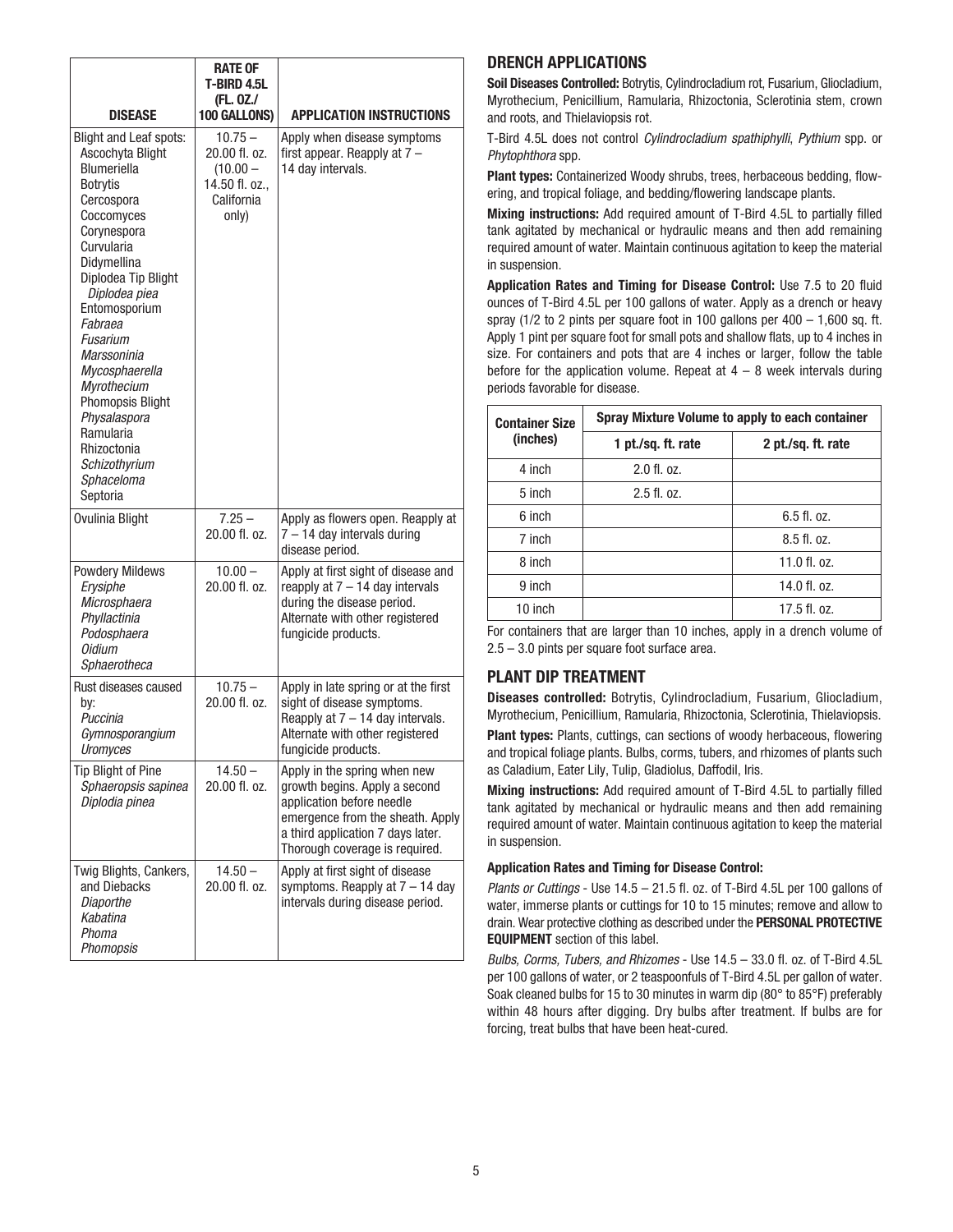## **CHEMIGATION INSTRUCTIONS - FOR ORNAMENTAL USE ONLY**

Apply this product only through sprinkler irrigation systems including center pivot, lateral move, end tow, side (wheel) roll, traveler, big gun, solid set, or hand move. Do not apply this product through any other type of irrigation system.

Crop injury, lack of effectiveness, or illegal pesticide residues in the crop can result from non-uniform distribution of treated water.

If you have any questions about calibrations, you should contact State Extension Service specialists, equipment manufacturers or other experts.

A person knowledgeable of the chemigation system and responsible for its operation, or under the supervision of the responsible person, shall shut the system down and make necessary adjustments should the need arise.

Do not connect chemigation system to any public water system. Public water system means a system for the provision of piped water for human consumption if such system has at least 15 service connections or regularly serves an average of at least 25 individuals daily at least 60 days out of the year.

## **SYSTEM REQUIREMENTS**

Systems utilizing a pressurized water and pesticide injection system must meet the following requirements.

- The system must contain a functional check, valve, vacuum relief valve, and low pressure drain appropriately located on the irrigation pipeline to prevent water source contamination from back flow.
- The pesticide injection pipeline must contain a functional, automatic, quickclosing check valve to prevent the flow of fluid back toward the injection pump.
- The pesticide injection pipeline must also contain a functional, normally closed, solenoid-operated valve located on the intake side of the injection pump and connected to the system interlock to prevent fluid from being withdrawn from the supply tank when the irrigation system is either automatically or manually shut down.
- The system must contain functional interlocking controls to automatically shut off the pesticide injection pump when the water pump motor stops.
- The irrigation line or water pump must include a functional pressure switch which will stop the water pump motor when the water pressure decreases to the point where pesticide distribution is adversely affected.
- Systems must use a metering pump, such as positive displacement injection pump (e.g., diaphragm pump) effectively designed and constructed of materials that are compatible with pesticides and capable of being fitted with a system interlock.

## **INSTRUCTIONS FOR SPRINKLER (OVERHEAD) IRRIGATION:**

- Observe the requirements in the System Requirements section above.
- Do not apply when wind speed favors drift beyond the area intended for treatment.
- Maintain a gently continuous agitation in mix tank during mixing and application to assure a uniform suspension.
- Greater accuracy in calibration and distribution will be achieved by injecting a larger volume of a more dilute suspension per unit time.
- Application of more than recommended quantities of irrigation water per acre may result in decreased product performance. Do not apply when wind speed favors drift, when system connections or fittings leak, when nozzles do not provide uniform distribution or when lines containing the product cannot be flushed and must be dismantled and drained. In a center pivot system, block the nozzle set nearest the well/pivot/injection unit to prevent spray being applied to this area.
- When sprinkler distribution patterns do no overlap sufficiently, unacceptable disease control may result.
- Allow sufficient time for pesticide to be flushed through all lines and all nozzles before turning off irrigation water.
- T-Bird 4.5L may be applied in conjunction with chemically neutral liquid fertilizers. Application in conjunction with highly alkaline fertilizers, such as aqueous ammonia, may cause a degradation of the pesticide, resulting in reduced performance and should be avoided.
- Check local restrictions and requirements regarding sprinkler irrigation applications, as they may vary from state to state.

## **SPRAY PREPARATION**

Remove scale, pesticide residues, and other foreign matter from the chemical tank and entire injector system. Flush with clean water.

Prepare a suspension of T-Bird 4.5L in a mix tank. Fill the tank with 1/2 or 3/4 the desired amount of water. Start mechanical or hydraulic agitation. Slowly add the required amount of T-Bird 4.5L and then the remaining volume of water.

## **APPLICATION INSTRUCTIONS**

Set sprinkler system to deliver 0.1 to 1.25 inches of water per acre. Volumes of water higher than this may reduce efficacy. Start sprinkler and then uniformly inject the suspension of T-Bird 4.5L into the irrigation water line so as to deliver the desired rate per acre. The suspension of T-Bird 4.5L should be injected with a positive displacement pump into the main line ahead of a right angle turn to insure adequate mixing.

**NOTE:** When treatment with T-Bird 4.5L has been completed, do not irrigate the treated area for 24 to 48 hours to prevent washing the chemical off the crop.

## **STORAGE AND DISPOSAL**

Do not contaminate water, food or feed by storage and disposal.

**PESTICIDE STORAGE:** Store in the original container in a dry area. Do not store in a manner where cross-contamination with other pesticides, fertilizers, food or feed could occur. If spilled during storage or handling sweep up spillage and dispose of in accordance with the Pesticide Disposal Instructions listed below.

**PESTICIDE DISPOSAL:** Pesticide wastes are toxic. Improper disposal of excess pesticide, spray mixture, or rinsate is a violation of Federal Law. If these wastes cannot be used according to label instructions, contact your State Pesticide or Environmental Control Agency, or the Hazardous Waste representative at the nearest EPA Regional Office for guidance.

**CONTAINER HANDLING:** Nonrefillable container. Do not reuse or refill this container. Clean container promptly after emptying. Triple rinse as follows: Empty the remaining contents into application equipment or a mix tank and drain for 10 seconds after the flow begins to drip. Fill the container 1/4 full with water and recap. Shake for 10 seconds. Pour rinsate into application equipment or a mix tank or store rinsate for later use or disposal. Drain for 10 seconds after the flow begins to drip. Repeat this procedure two more times. Then offer for recycling, if available or puncture and dispose of in a sanitary landfill, or by incineration, or, if allowed by state and local authorities, by burning. If burned, stay out of smoke.